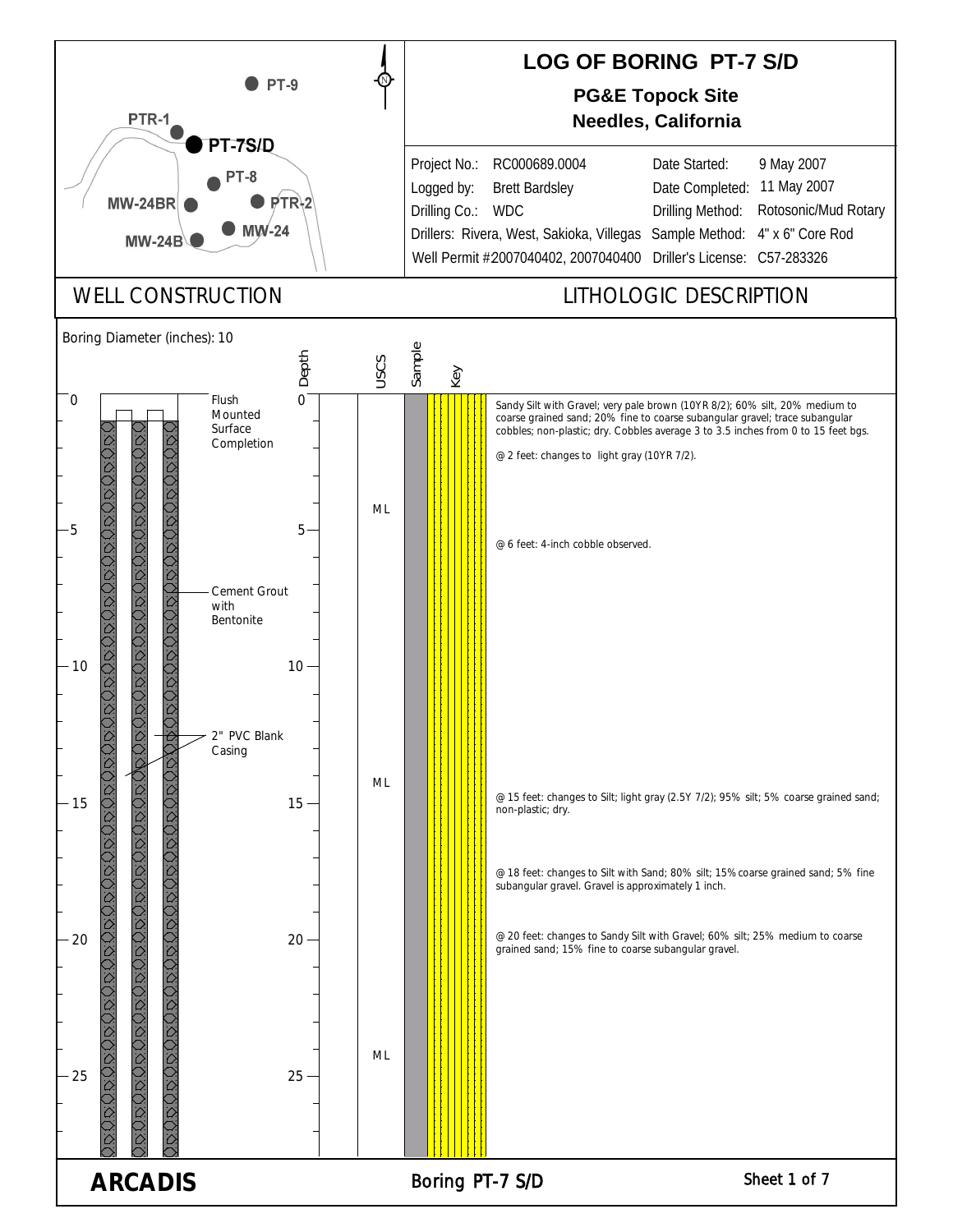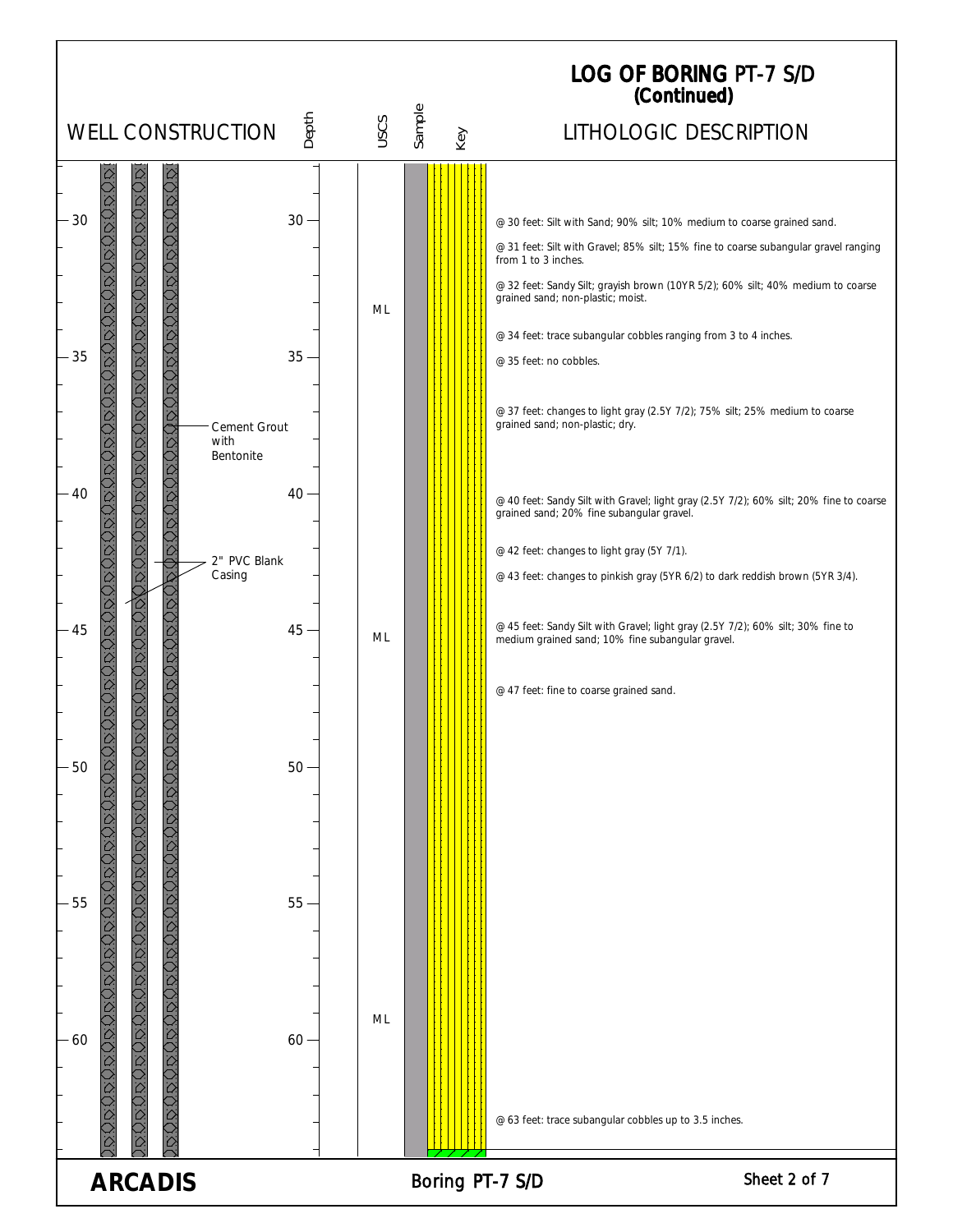## LOG OF BORING (Continued) PT-7 S/D

|                                                                                                                                |                             |           |                 |                                              | (Continued)                                                                                                                                                            |
|--------------------------------------------------------------------------------------------------------------------------------|-----------------------------|-----------|-----------------|----------------------------------------------|------------------------------------------------------------------------------------------------------------------------------------------------------------------------|
| <b>WELL CONSTRUCTION</b>                                                                                                       | Depth                       | USCS      | Sample<br>Key   |                                              | LITHOLOGIC DESCRIPTION                                                                                                                                                 |
| 65                                                                                                                             | $65 -$                      |           |                 | grained sand; low plasticity; wet.           | Sandy Clay; dark reddish brown (5YR 3/3); 60% lean clay; 40% fine to coarse                                                                                            |
| <b>QDQDDQ</b>                                                                                                                  |                             | <b>CL</b> |                 | wet.                                         | @ 65 feet: Sandy Clay with Gravel; dark grayish brown (10YR 5/2); 60% lean clay;<br>30% medium to coarse grained sand; 10% fine subangular gravel; low plasticity;     |
|                                                                                                                                |                             | <b>SM</b> |                 | 10% silt; non-plastic; wet.                  | Silty Sand; dark grayish brown (10YR 5/2); 90% medium to coarse grained sand;                                                                                          |
| <b>DODODOD</b><br>70                                                                                                           | 70                          | <b>CL</b> |                 | gravel; low plasticity; moist.               | Lean Clay with Gravel; very dark gray (6YR 3/1); 90% clay; 10% fine subanguar                                                                                          |
| i<br>O                                                                                                                         | <b>Cement Grout</b>         |           |                 |                                              | @ 72 feet: Lean Clay; dark grayish brown (10YR 4/2); 95% lean clay; 5% fine<br>subangular gravel; low plasticity; moderately cemented; moist.                          |
| OOOO<br>$-75$                                                                                                                  | with<br>Bentonite<br>$75 -$ | ML        |                 | 5% fine subangular gravel; non-plastic; dry. | Silt with Sand; light brownish gray (10YR 6/2); 80% silt; 15% coarse grained sand;                                                                                     |
|                                                                                                                                | 2" PVC Blank                |           |                 | @ 77 feet: trace subangular cobbles.         |                                                                                                                                                                        |
| OOOOOOOOO<br>ことのことのいういうことのこと<br>$-80$                                                                                          | Casing<br>$80 -$            |           |                 | plastic; dry.                                | @ 78 feet: Sandy Silt with Gravel; light brownish gray; 70% silt; 20% medium to<br>coarse grained sand; 10% fine subangular gravel; trace cobbles to 3.5 inches; non-  |
| <b>OOD</b><br>85                                                                                                               | $85 -$                      | ML        |                 |                                              |                                                                                                                                                                        |
| UDU                                                                                                                            |                             | CL        |                 | plasticity; moist.                           | Sandy Clay; dark grayish brown (10YR 4/2) and zones of dark red (10R 3/6); 80%<br>lean clay; 20% medium to coarse grained sand; trace cobbles up to 4 inches; low      |
|                                                                                                                                |                             |           |                 | moderately cemented zones (hardpan).         | Sandy Silt with Gravel; dark grayish brown (10YR 4/2); 55% silt; 35% medium to<br>coarse grained sand; 10% fine to coarse subangular gravel; non-plastic; moist. Thin  |
| ⊃<br>2<br>90                                                                                                                   | $90 -$                      | ML        |                 |                                              | @ 90 feet: pale brown (10YR 6/3); trace subangular cobbles up to 3.5 inches; dry.                                                                                      |
| 0,000,000,000,000,000,000,000,000,000,000,000,000,000,000,000,000,000,000,000,000,000,000,000,000,00<br>O<br>O<br>O<br>O<br>95 | 95                          |           |                 | grained gravel; trace subangular cobbles.    | @ 93 feet: 70% silt; 20% medium to coarse grained sand; 10% fine to coarse                                                                                             |
|                                                                                                                                |                             |           |                 |                                              | @ 97 feet: larger quantity of cobbles ranging from 3.5 to 4 inches.                                                                                                    |
|                                                                                                                                |                             |           |                 |                                              | @ 98 feet: Silt with Gravel; pale brown (10YR 6/3); 85% silt; 10% fine subangular<br>gravel; 5% coarse grained sand; one 3.5-inch subangular cobble; non-plastic; dry. |
| 100                                                                                                                            | 100                         | ML        |                 |                                              | @ 100 feet: Sandy Silt with Gravel; pale brown (10YR 6/3); 70% silt; 20% medium<br>to coarse grained sand; 10% fine subangular gravel.                                 |
| <b>ARCADIS</b>                                                                                                                 |                             |           | Boring PT-7 S/D |                                              | Sheet 3 of 7                                                                                                                                                           |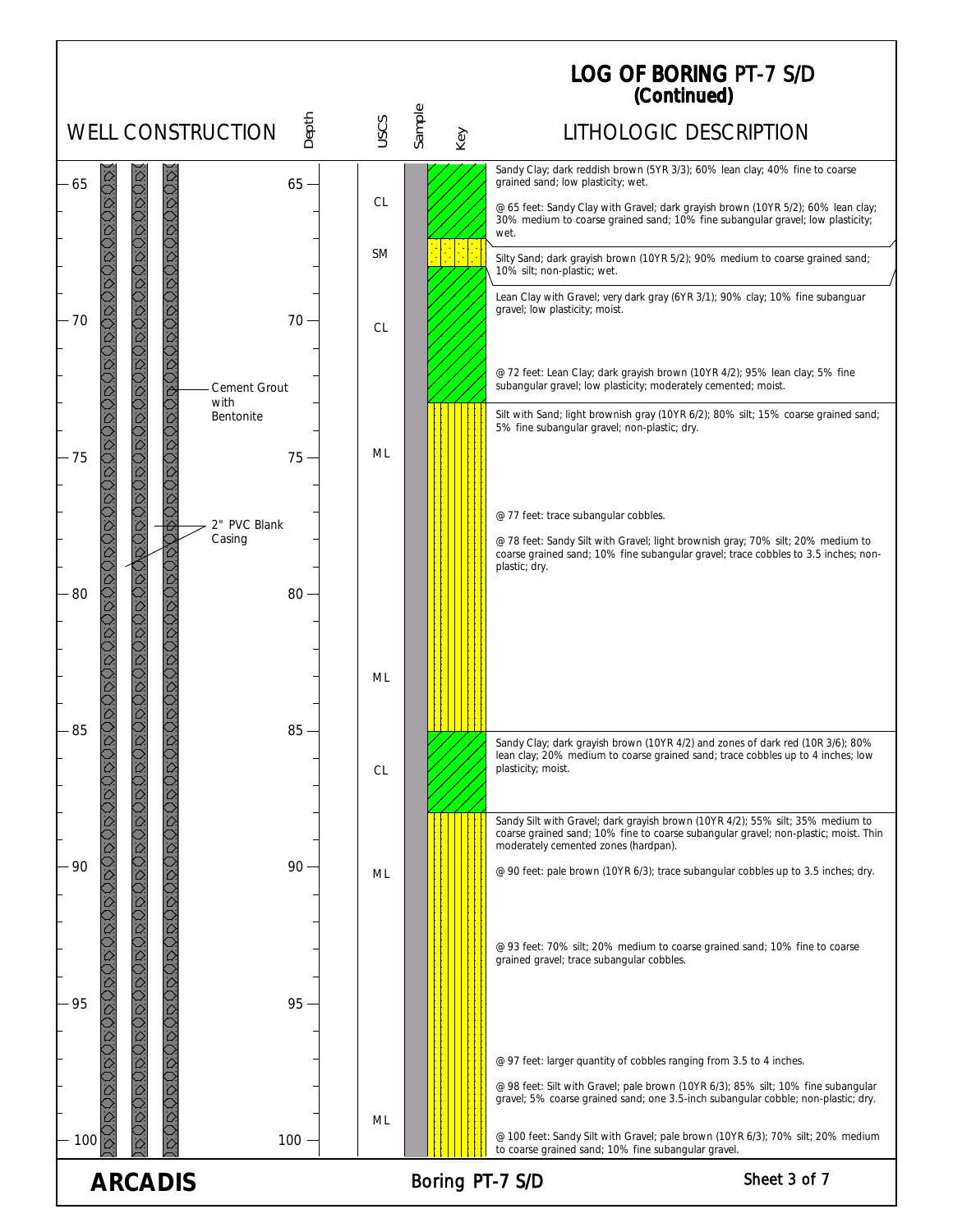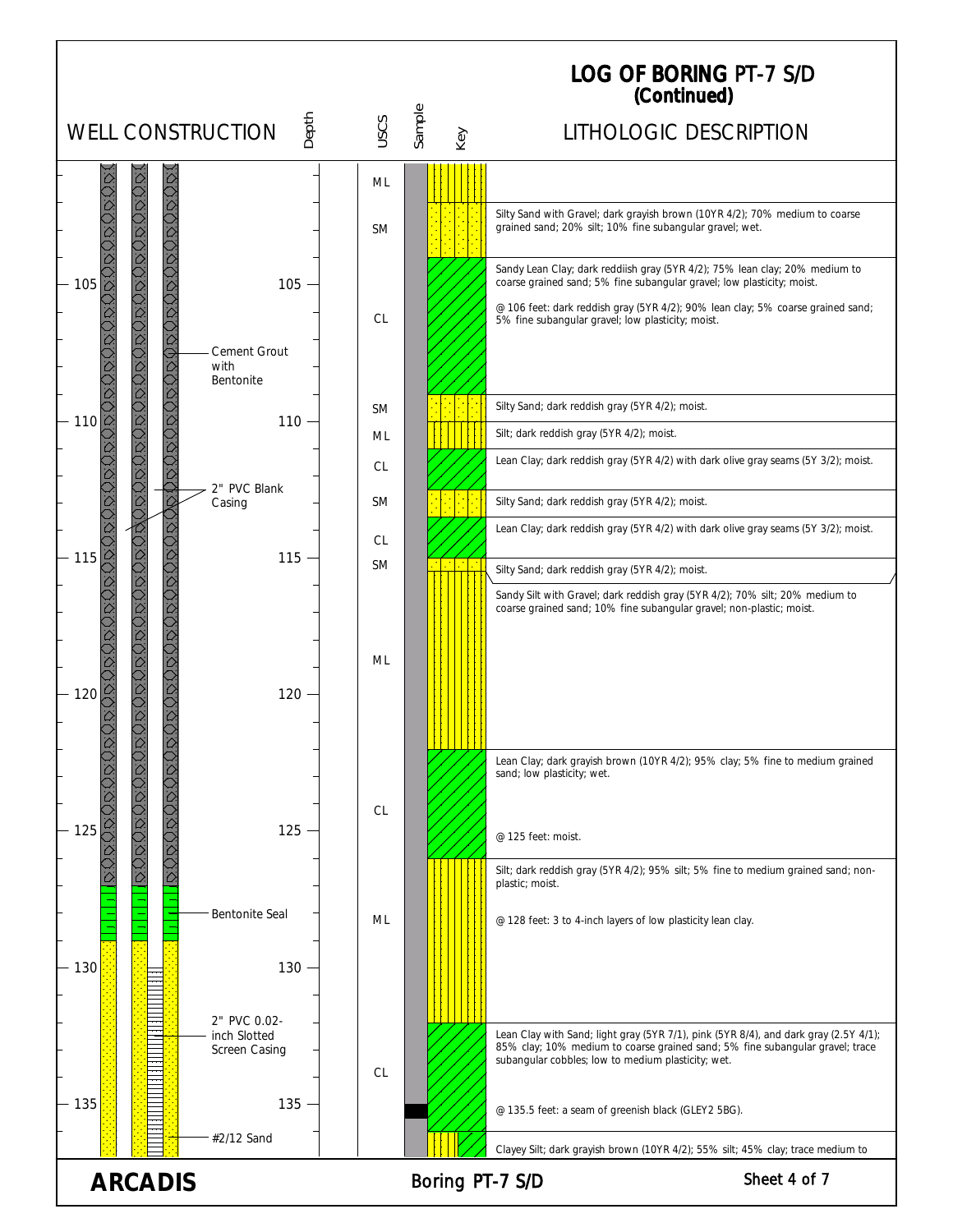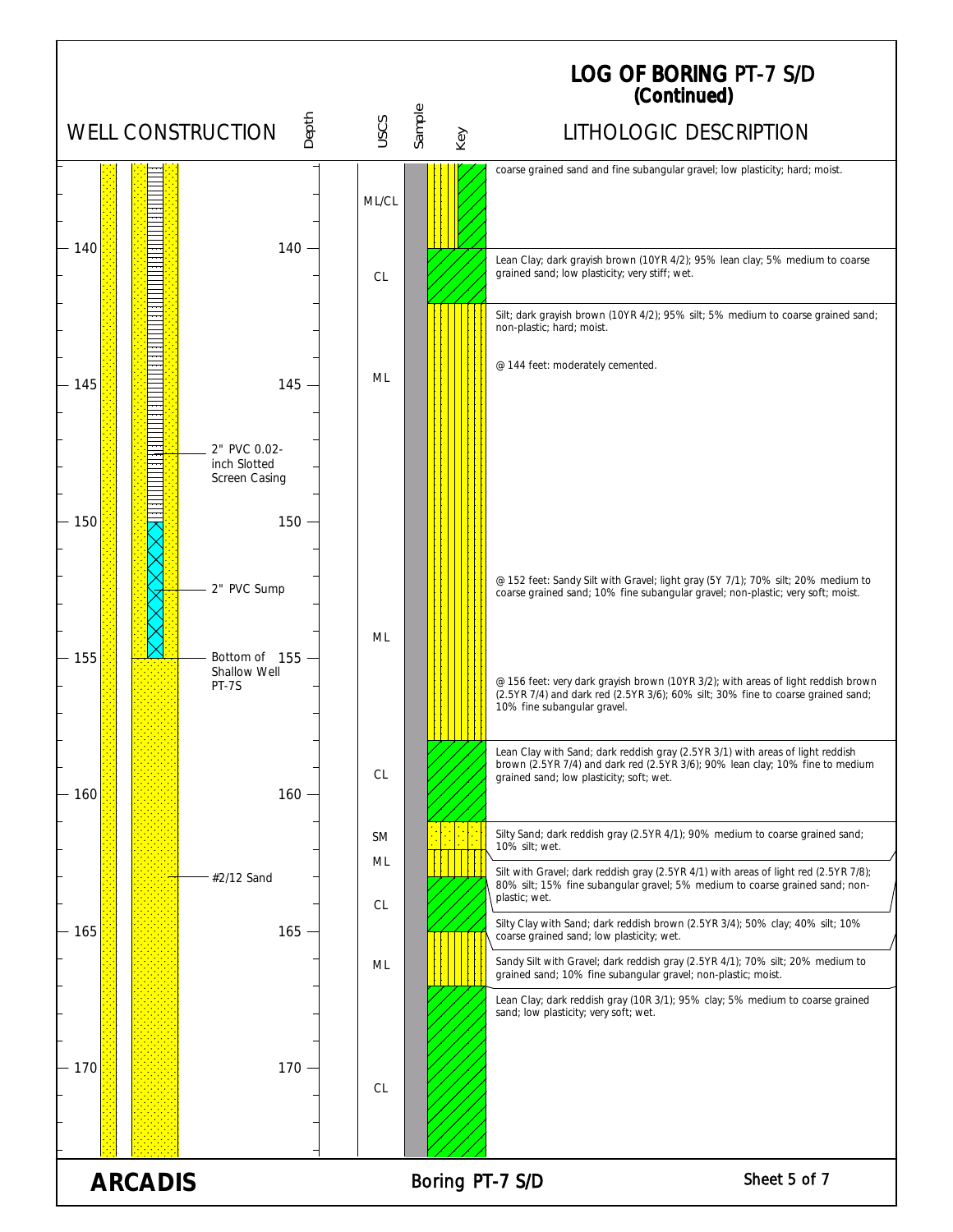|                                                   |                                               |                        |               | <b>LOG OF BORING PT-7 S/D</b><br>(Continued)                                                                                                                                                            |  |  |
|---------------------------------------------------|-----------------------------------------------|------------------------|---------------|---------------------------------------------------------------------------------------------------------------------------------------------------------------------------------------------------------|--|--|
|                                                   | Depth<br><b>WELL CONSTRUCTION</b>             | uscs                   | Sample<br>Key | LITHOLOGIC DESCRIPTION                                                                                                                                                                                  |  |  |
|                                                   |                                               | СL                     |               |                                                                                                                                                                                                         |  |  |
| - 175                                             | $175 -$                                       | <b>SM</b>              |               | Silty Sand; dark reddish gray (10R 3/1); 70% medium to coarse grained sand; 30%<br>silt; non-plastic; wet.                                                                                              |  |  |
|                                                   | #2/12 Sand                                    | <b>CL</b>              |               | Lean Clay; dark reddish gray (2.5YR 3/1); 95% clay; 5% medium to coarse grained<br>sand; trace fine subangular gravel; low plasticity; medium stiff; moist.                                             |  |  |
|                                                   |                                               |                        |               | Silty Sand with Gravel; dark reddish brown (2.5YR 3/4); 60% fine to coarse grained<br>sand; 30% silt; 10% fine subangular gravel; moist.                                                                |  |  |
| 180                                               | 180                                           | <b>SM</b>              |               | @ 181 feet: coarse subangular gravel ranging from 2.5 to 2.9 inches.                                                                                                                                    |  |  |
|                                                   |                                               | ML                     |               | Sandy Silt with Gravel; dark red (2.5YR 3/6); 60% silt; 30% fine to coarse grained<br>sand; 10% fine to coarse subangular gravel; non-plastic; moist.                                                   |  |  |
| 185                                               | $185 -$                                       |                        |               | Silty Sand with Gravel; dark reddish gray (10R 3/1); 60% medium to coarse grained<br>sand; 30% silt; 10% fine to coarse grained gravel; non-plastic; wet.                                               |  |  |
|                                                   |                                               | <b>SM</b>              |               | @ 186 feet: dark reddish gray (2.5YR 4/1).                                                                                                                                                              |  |  |
| 190                                               | Neat Cement<br>Grout with<br>Bentonite<br>190 | <b>CL</b>              |               | Lean Clay with Gravel; dark reddish gray (2.5YR 4/1); 85% clay; 10% fine<br>subangular gravel; 5% fine to coarse grained sand; low plasticity; very stiff; moist.                                       |  |  |
|                                                   |                                               |                        |               | Silt with Gravel; reddish gray (2.5YR 6/1); 90% silt; 10% fine to coarse subangular<br>gravel; trace coarse grained sand; moist.                                                                        |  |  |
|                                                   |                                               | ML                     |               | Gravel coarsens with depth.<br>@ 192 feet: Gravelly Silt; dark reddish gray (2.5YR 4/1); 60% silt; 35% fine to<br>coarse subangular gravel; 5% fine to coarse grained sand; non-plastic; moist.         |  |  |
| 195                                               | Bentonite Seal<br>$195 -$                     |                        |               | Silty Sand with Gravel; dark reddish gray (2.5YR 4/1); 60% fine to coarse grained<br>sand; 25% silt; 15% fine to coarse subangular gravel; moist.                                                       |  |  |
|                                                   |                                               | <b>SM</b>              |               | @ 198 feet: very dark grayish green (GLEY1 2.5/2).                                                                                                                                                      |  |  |
| 200                                               | $200 -$                                       | <b>SP</b><br><b>SM</b> |               | Poorly Graded Sand; dark grayish brown (2.5Y 3/2); 100% fine to medium grained<br>sand; wet.                                                                                                            |  |  |
|                                                   |                                               |                        |               | Silty Sand with Gravel; dark reddish gray (2.5YR 4/1); 60% fine to coarse grained<br>sand; 25% silt; 15% fine to coarse subangular gravel; wet.                                                         |  |  |
|                                                   | 2" PVC 0.02-<br>inch Slotted<br>Screen Casing | CL                     |               | Sandy Lean Clay with Gravel; dark reddish gray (2.5YR 4/1); 70% clay; 20%<br>medium to coarse grained sand; fine subangular gravel; low plasticity; wet.                                                |  |  |
| 205                                               | $205 -$                                       | <b>SM</b>              |               | Silty Sand with Gravel; dark reddish gray (2.5YR 4/1); 60% fine to coarse grained<br>sand; 25% silt; 15% fine to coarse subangular gravel; wet.<br>@ 203.5 feet: very dark grayish green (GLEY1 2.5/2). |  |  |
|                                                   |                                               | <b>CH</b>              |               | Fat Clay; dark red (2.5YR 3/6); 100% clay; plasticity; very soft; wet.                                                                                                                                  |  |  |
|                                                   |                                               |                        |               | @ 209 feet: trace fine subangular gravel.                                                                                                                                                               |  |  |
| Sheet 6 of 7<br><b>ARCADIS</b><br>Boring PT-7 S/D |                                               |                        |               |                                                                                                                                                                                                         |  |  |